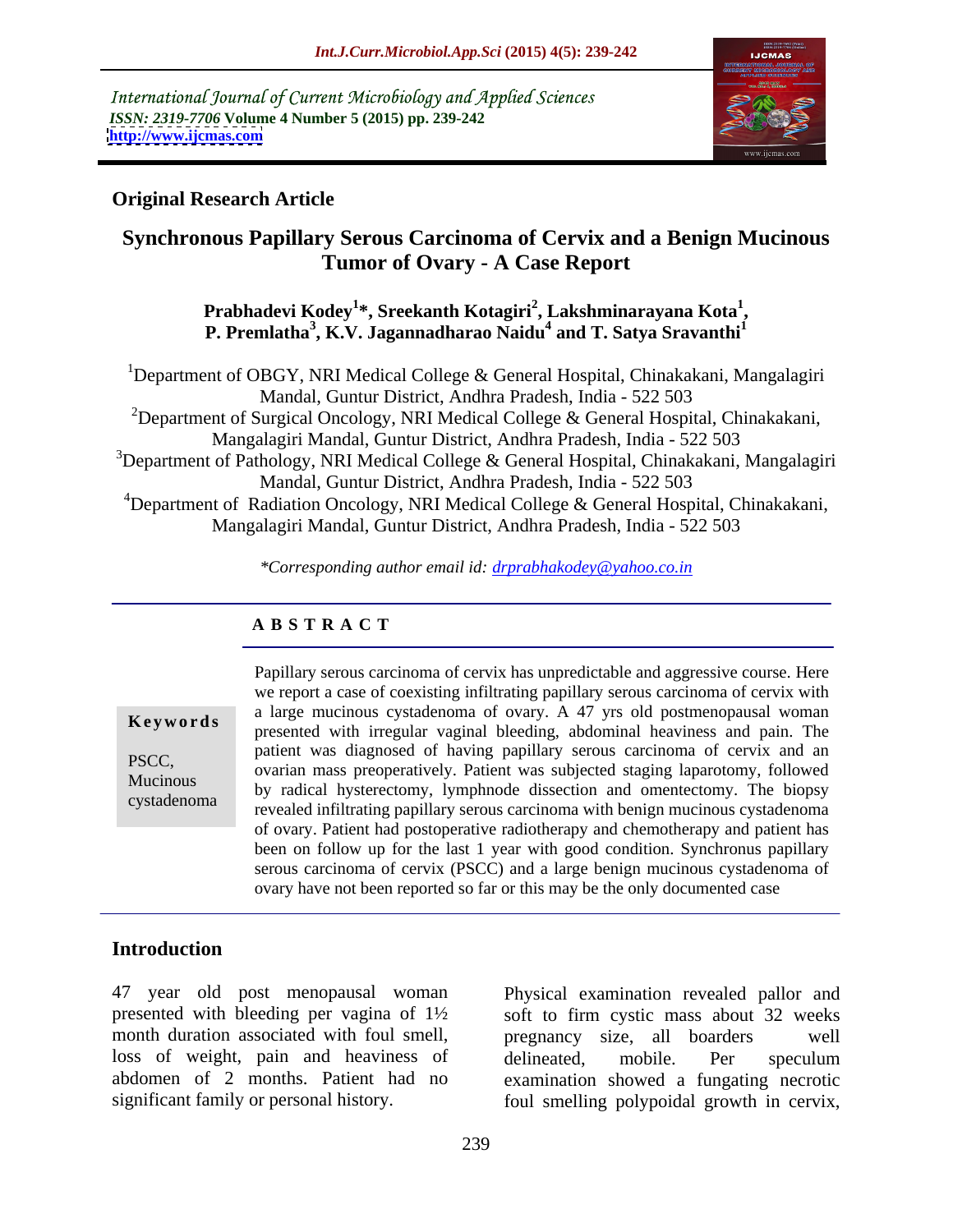finger could be passed all around the growth commonly in ovary, fallopian tube, and cervix hypertrophied. Ultrasonography a cystic 21x16 cms mass with thick paucity of literature on PSCC, with only less septations, internal echoes in right adnexa than 50 cases reported to date (Lurie, et al, extending into abdomen, in addition an isoechoic mass lesion of 6x5cms in cervix papillary serous carcinoma of the cervix noted.ca 125 was 865.7 IU/ml.MRI coexistent with a large benign mucinous abdomen showed a lobulated mass lesion cystadenoma of the ovary a combination not arising from cervix infiltrating lower uterine reported so far in literature. Usually PSCC segment, indenting posterior wall of urinary are aggressive if diagnosed in late stage but bladder. Planes with rectum preserved. The stage I tumour has same prognosis as that of biopsy report of cervical lesion was cervical adenocarcinoma of the usual type papillary serous carcinoma. Further (Shintaku and Ueda, 1993; Young and metastatic work up, ultrasonography of Scully, 1990 and Zhou, et al, 1998). upper abdomen and chest x ray did not show any metastases in other organs.

hysterectomy with lymph node dissection, intact capsule noted, left ovary was small mass from lower part of cervix. Other pelvic - report was infiltrating poorly differentiated metastatic deposits in the peritoneum, positive peritoneal cytology and obturator lymph nodes and on to the surface of mucinous cystadenoma of right ovary, external iliac lymph nodes and

PSCC is a rare histological variant of cervical adenocarcinoma and resembles similar tumour that occurs relatively more

commonly in ovary, fallopian tube, endometrium and peritoneum. There is a 1991). Our case is exclusive in a sense that Scully, 1990 and Zhou, et al, 1998). Serous adenocarcinoma of cervix resembles

Staging laparotomy i.e., radical fallopian tube accounts for 3–4% of cervical infra colic omentectomy was performed. composed of papillary processes with Intraoperatively a large ovarian mass fibrovasular stalks lined by highly atypical extending from pelvis to xiphisternum with cells with stratification. Psammoma bodies and atrophic. There was a large globular admixed with other histological patterns but organs were normal. All the specimens were serous carcinoma. Even patients with small subjected for histopathological examination proportion of serous (5%) component are at high grade papillary serous carcinoma of are often associated with lymph vascular endocervix exhibiting surface extension involvement and deep myometrial invasion. along endometrium and tube, to produce The presence of lymphnode metastasis, vaginal cuff was not involved. The ovarian endometrium present like or endometrial tumor was reported as benign mucinous polyp without myometrial or vascular cystadenoma. Staging of the Malignancy invasion, they behave more aggressively was Stage-IV B as per FIGO. The patient than endometroid carcinoma and have was subjected for Radiotherapy followed by propensity to spread intra abdominally chemotherapy and has been on follow up simulating ovarian carcinoma. In one series with regular CA125. The 37% of patients with serous carcinoma of its counterpart in carcinoma of ovary and malignancy. Most often these tumors are are frequently observed. They are commonly mixed tumors behave aggressively as pure high risk of recurrence, serous carcinomas positive peritoneal cytology and intraperitoneal metastases does not correlate with level of myometrial invasion. Even when these tumors appear to be confined to endometrium confined to polyp demonstrated extrauterine disease when subjected to surgical staging and exploration.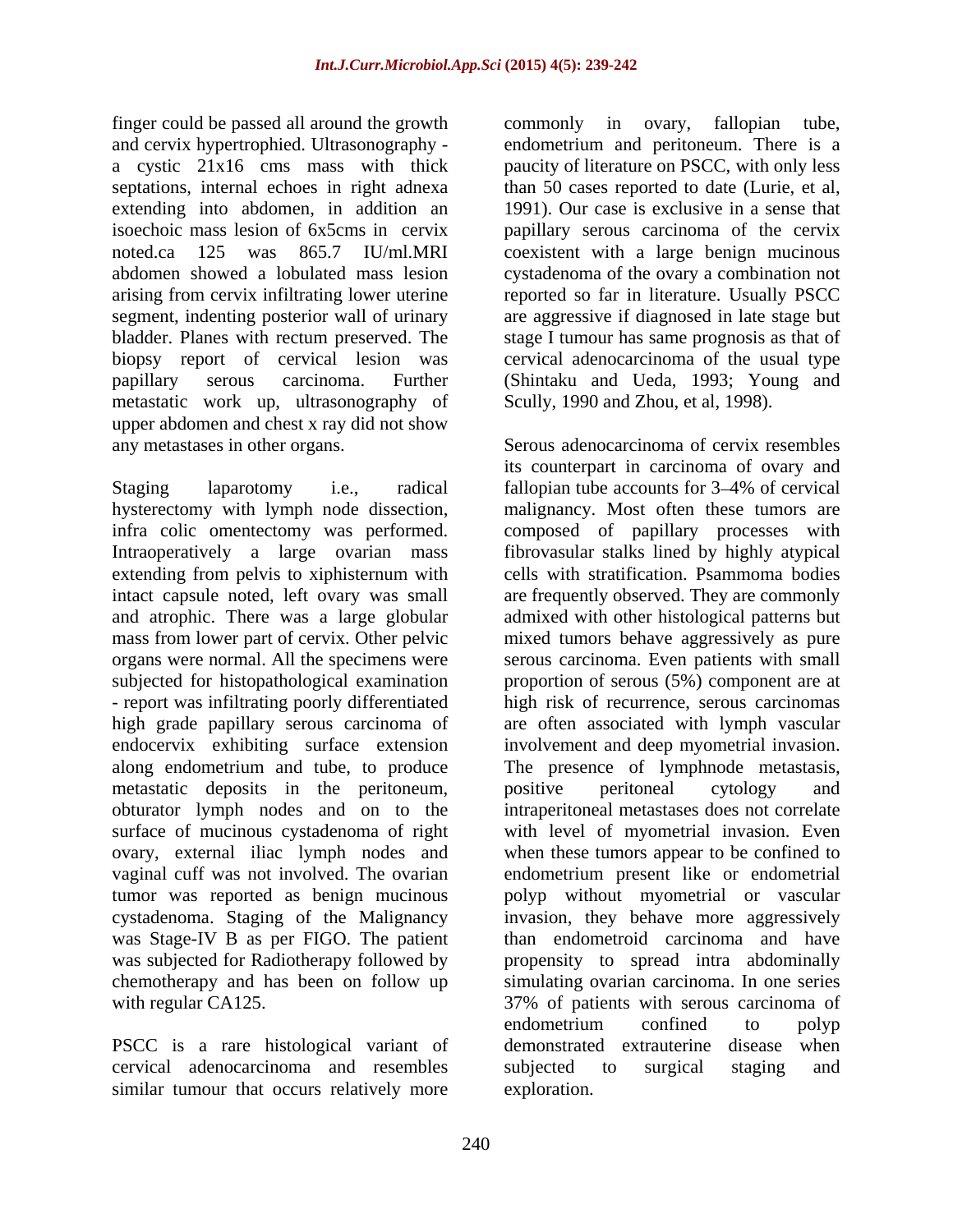



OVARIAN CYST ; H&E 100X &450X

MRI ABDOMEN & PELVIS



GROWTH IN CERVIX ; H&E 100X & 450X

The multi institutional review of 206 brachytherapy is considered is these patients with surgical stage I and II serous patients. patients with surgical stage I and II serous carcinoma demonstrated recurrence in 21%. Substage and treatment with platinum based Surgical treatment of advanced disease is no chemotherapy were associated with different from the endometroid subtype, improved overall survival. Stage I patients consisting of complete extirpation of visible with myometrial invasion or extrauterine disease. A case report from mayoclinic disease remain at high risk of both peritoneal and vaginal recurrence.Therefore residual and was associated with a median platinum based chemotherapy and vaginal

brachytherapy is considered is these patients.

showed cyto reduction to microscopic survival of 51 versus 12 months. The